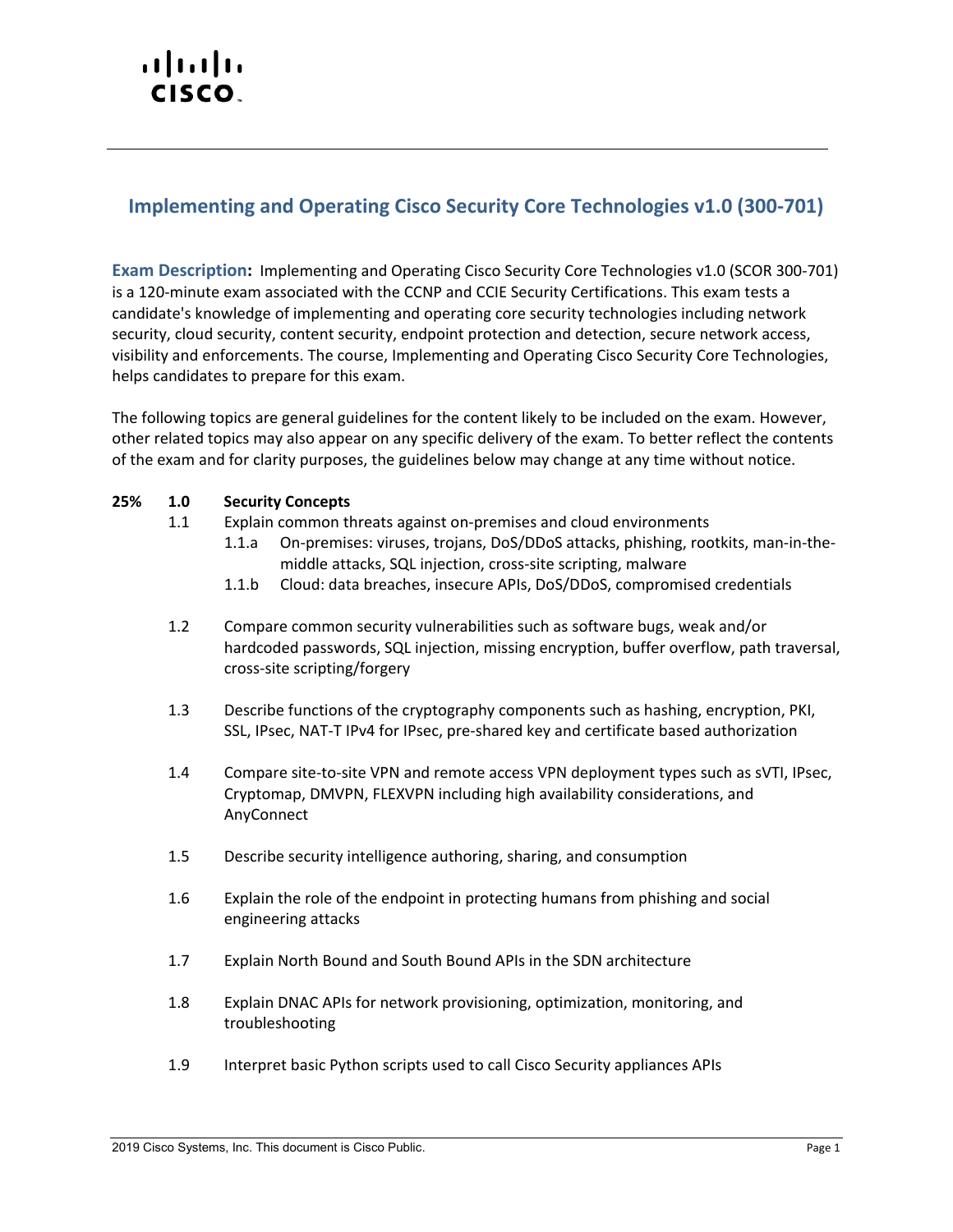#### **20% 2.0 Network Security**

- 2.1 Compare network security solutions that provide intrusion prevention and firewall capabilities
- 2.2 Describe deployment models of network security solutions and architectures that provide intrusion prevention and firewall capabilities
- 2.3 Describe the components, capabilities, and benefits of NetFlow and Flexible NetFlow records
- 2.4 Configure and verify network infrastructure security methods (router, switch, wireless)
	- 2.4.a Layer 2 methods (Network segmentation using VLANs and VRF-lite; Layer 2 and port security; DHCP snooping; Dynamic ARP inspection; storm control; PVLANs to segregate network traffic; and defenses against MAC, ARP, VLAN hopping, STP, and DHCP rogue attacks
	- 2.4.b Device hardening of network infrastructure security devices (control plane, data plane, management plane, and routing protocol security)
- 2.5 Implement segmentation, access control policies, AVC, URL filtering, and malware protection
- 2.6 Implement management options for network security solutions such as intrusion prevention and perimeter security (Single vs. multidevice manager, in-band vs. out-ofband, CDP, DNS, SCP, SFTP, and DHCP security and risks)
- 2.7 Configure AAA for device and network access (authentication and authorization, TACACS+, RADIUS and RADIUS flows, accounting, and dACL)
- 2.8 Configure secure network management of perimeter security and infrastructure devices (secure device management, SNMPv3, views, groups, users, authentication, and encryption, secure logging, and NTP with authentication)
- 2.9 Configure and verify site-to-site VPN and remote access VPN
	- 2.9.a Site-to-site VPN utilizing Cisco routers and IOS
	- 2.9.b Remote access VPN using Cisco AnyConnect Secure Mobility client
	- 2.9.c Debug commands to view IPsec tunnel establishment and troubleshooting

#### **15% 3.0 Securing the Cloud**

- 3.1 Identify security solutions for cloud environments
	- 3.1.a Public, private, hybrid, and community clouds
	- 3.1.b Cloud service models: SaaS, PaaS, IaaS (NIST 800-145)
- 3.2 Compare the customer vs. provider security responsibility for the different cloud service models
	- 3.2.a Patch management in the cloud
	- 3.2.b Security assessment in the cloud
	- 3.2.c Cloud-delivered security solutions such as firewall, management, proxy, security intelligence, and CASB
- 3.3 Describe the concept of DevSecOps (CI/CD pipeline, container orchestration, and security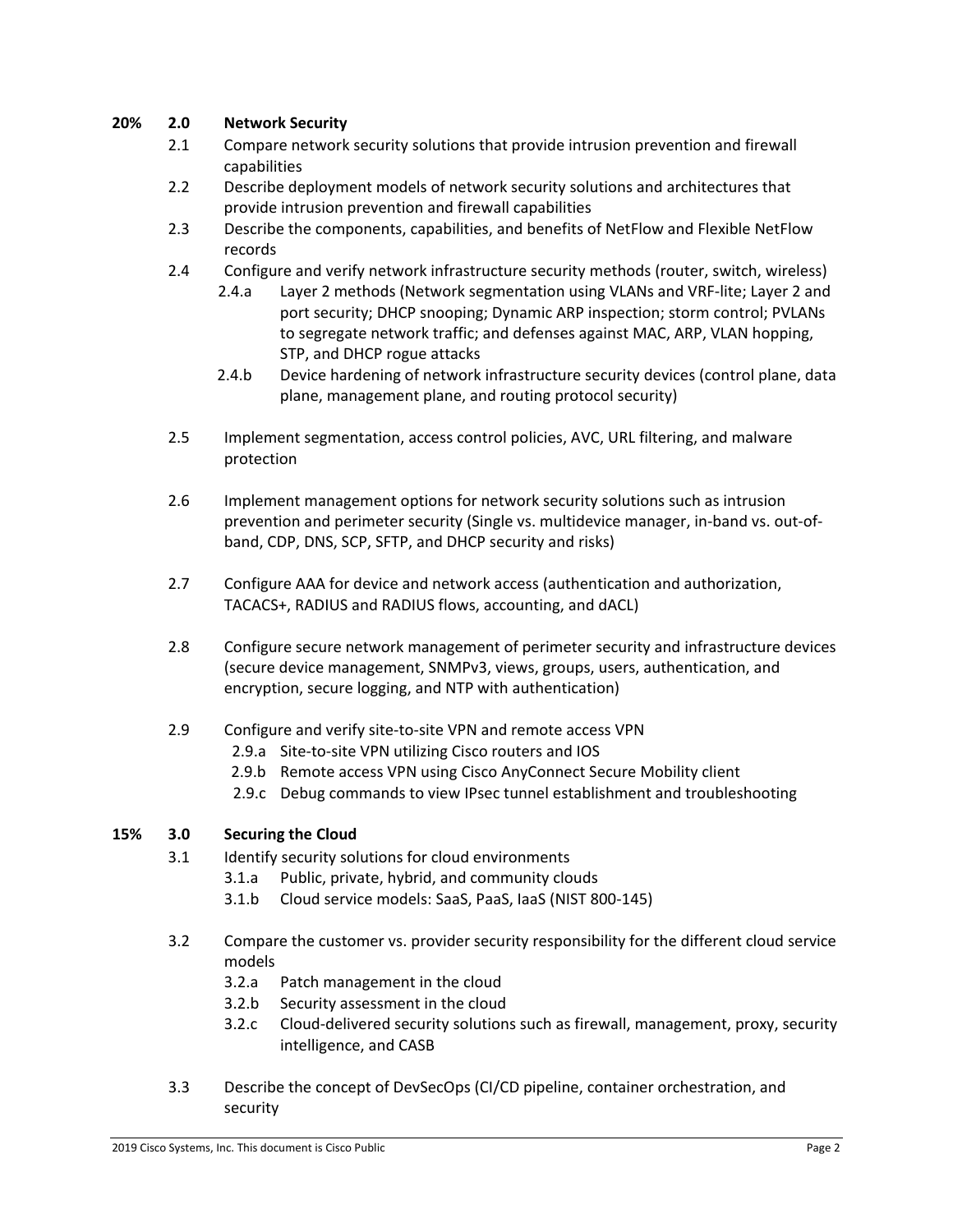- 3.4 Implement application and data security in cloud environments
- 3.5 Identify security capabilities, deployment models, and policy management to secure the cloud
- 3.6 Configure cloud logging and monitoring methodologies
- 3.7 Describe application and workload security concepts

### **15% 4.0 Content Security**

- 4.1 Implement traffic redirection and capture methods
- 4.2 Describe web proxy identity and authentication including transparent user identification
- 4.3 Compare the components, capabilities, and benefits of local and cloud-based email and web solutions (ESA, CES, WSA)
- 4.4 Configure and verify web and email security deployment methods to protect onpremises and remote users (inbound and outbound controls and policy management)
- 4.5 Configure and verify email security features such as SPAM filtering, antimalware filtering, DLP, blacklisting, and email encryption
- 4.6 Configure and verify secure internet gateway and web security features such as blacklisting, URL filtering, malware scanning, URL categorization, web application filtering, and TLS decryption
- 4.7 Describe the components, capabilities, and benefits of Cisco Umbrella
- 4.8 Configure and verify web security controls on Cisco Umbrella (identities, URL content settings, destination lists, and reporting)

#### **10% 5.0 Endpoint Protection and Detection**

- 5.1 Compare Endpoint Protection Platforms (EPP) and Endpoint Detection & Response (EDR) solutions
- 5.2 Explain antimalware, retrospective security, Indication of Compromise (IOC), antivirus, dynamic file analysis, and endpoint-sourced telemetry
- 5.3 Configure and verify outbreak control and quarantines to limit infection
- 5.4 Describe justifications for endpoint-based security
- 5.5 Describe the value of endpoint device management and asset inventory such as MDM
- 5.6 Describe the uses and importance of a multifactor authentication (MFA) strategy
- 5.7 Describe endpoint posture assessment solutions to ensure endpoint security
- 5.8 Explain the importance of an endpoint patching strategy

#### **15% 6.0 Secure Network Access, Visibility, and Enforcement**

- 6.1 Describe identity management and secure network access concepts such as guest services, profiling, posture assessment and BYOD
- 6.2 Configure and verify network access device functionality such as 802.1X, MAB, WebAuth
- 6.3 Describe network access with CoA
- 6.4 Describe the benefits of device compliance and application control
- 6.5 Explain exfiltration techniques (DNS tunneling, HTTPS, email, FTP/SSH/SCP/SFTP, ICMP, Messenger, IRC, NTP)
- 6.6 Describe the benefits of network telemetry